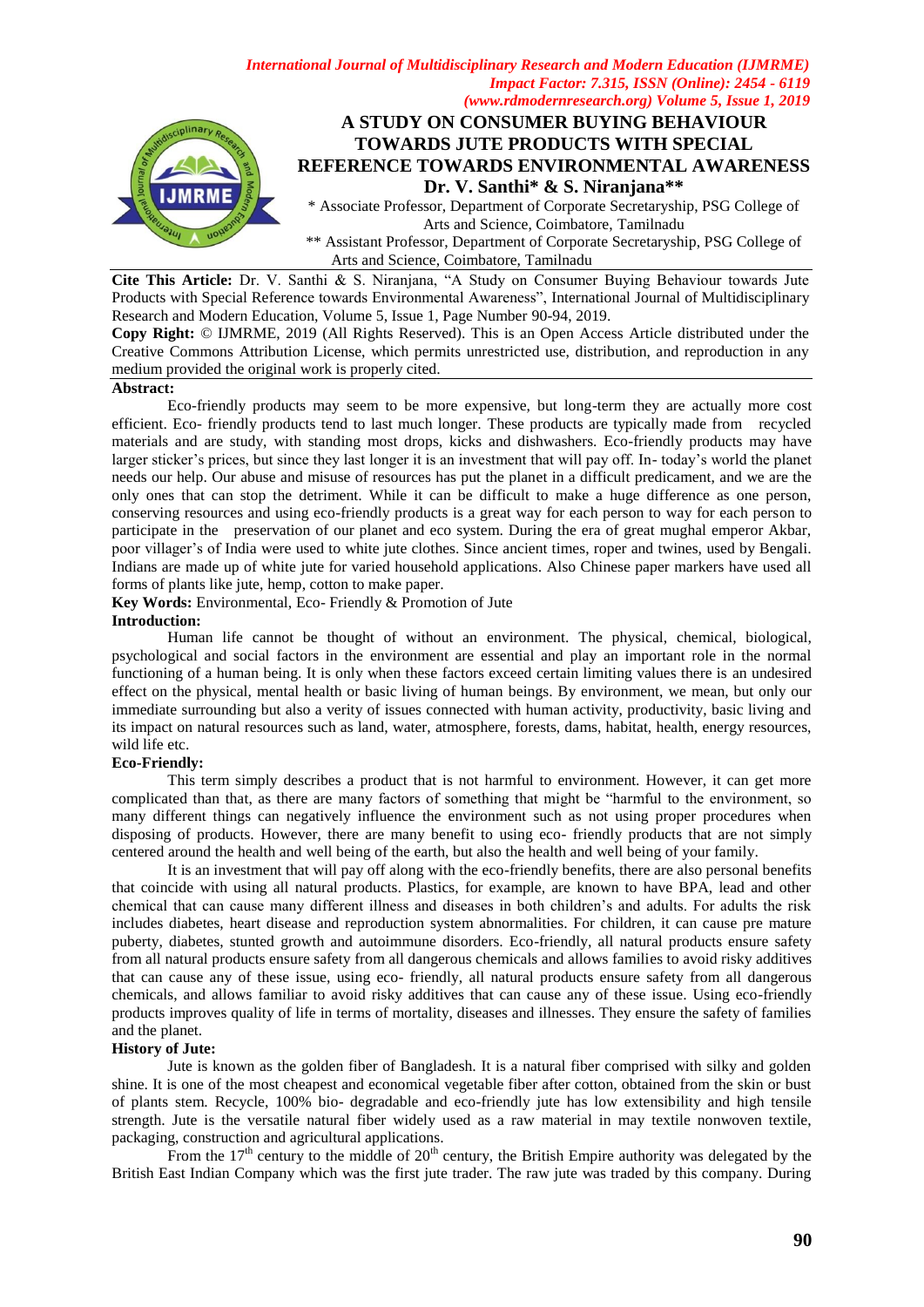the start of  $20<sup>th</sup>$  century, Muryaret Leannelly I was jute mill land- owner in Leundee who had set up first jute mill in India. The first consignment of jute was exported by east India company in the year 1793. In the country, Scotland, flax spinners were trying o clears whether jute can be mechanically processed. In the beginning of year 1830, Leundee spinners have determined spinning of jute yarn by transfiguring their power driven flax machinery. This leads to increase in the export and production of raw material in India. Jute industry played an important role in the economic development in India.

# **Objectives of the Study:**

- To study the customer buying behavior of eco-friendly product.
- To study the specification of buying behavior of jute product.
- To study the available of the jute product.
- To study the level of satisfaction to usage of jute products.
- To offer findings & conclusion of the study.

# **Types of Environment:**

**Natural Environment:** Natural environment is that part of the planet earth, which remains untouched, and has not been invaded by man. It operates through self-regulating mechanism i e. Any chance in natural ecosystem brought about by natural process is counter balanced by chances in the other components of the environment, such as air, water, soil, radiation, land, forest, wildlife, flora and fauna.

**Man Made Environment:** Man is the most powerful environmental agent. He is the transformer of his environment. Man has altered the natural environment by overpopulation, urbanization, agriculture revolution, industrial revolution, dam building, revolution in communication and channelization of energy sources, such as hydrothermal and nuclear energy

**Analysis & Interpretation:** Analysis & interpretation of "A study on consumer buying behavior, towards jute products with special reference to environmental awareness" is presented based on the data collected from users of jute product. Following statistical tool were used in tune with the objective of the study.

- Descriptive analysis
- Diagrams and graphs

The percentage/ description analysis is a simple and basic tool to be used in the study involving primary data. It includes the number of respondent distribution under each category. As it is indicated in percentage it facilitates comparison and suitable chart are drawn in improving the understanding of the reader.

**Know About Jute Product:** Chart 1 describes the distribution of respondents based on knowing about jute product. Classified as self, friends and relatives, through advertisement and others.



Distribution of the respondents based on knows about jute product

The above chart shows that, out of the total respondents taken for the study 20(40%) of the respondents knowing about jute product through advertisement, 18(36%) of the respondent are knowing through friends and relative and remaining 12(24%) of the respondents are knowing about jute product by self. The results are presented in chart 1 for easy understanding. It is concluded that the majority (40%) of the respondents are knowing jute product through advertisement.

**No of Years of Using Jute Product:** Chart 2 describes the distribution of respondents based on no of years of using jute product. Classified up to below 1 year, 1-2 years, 2-3 years and more than 3 years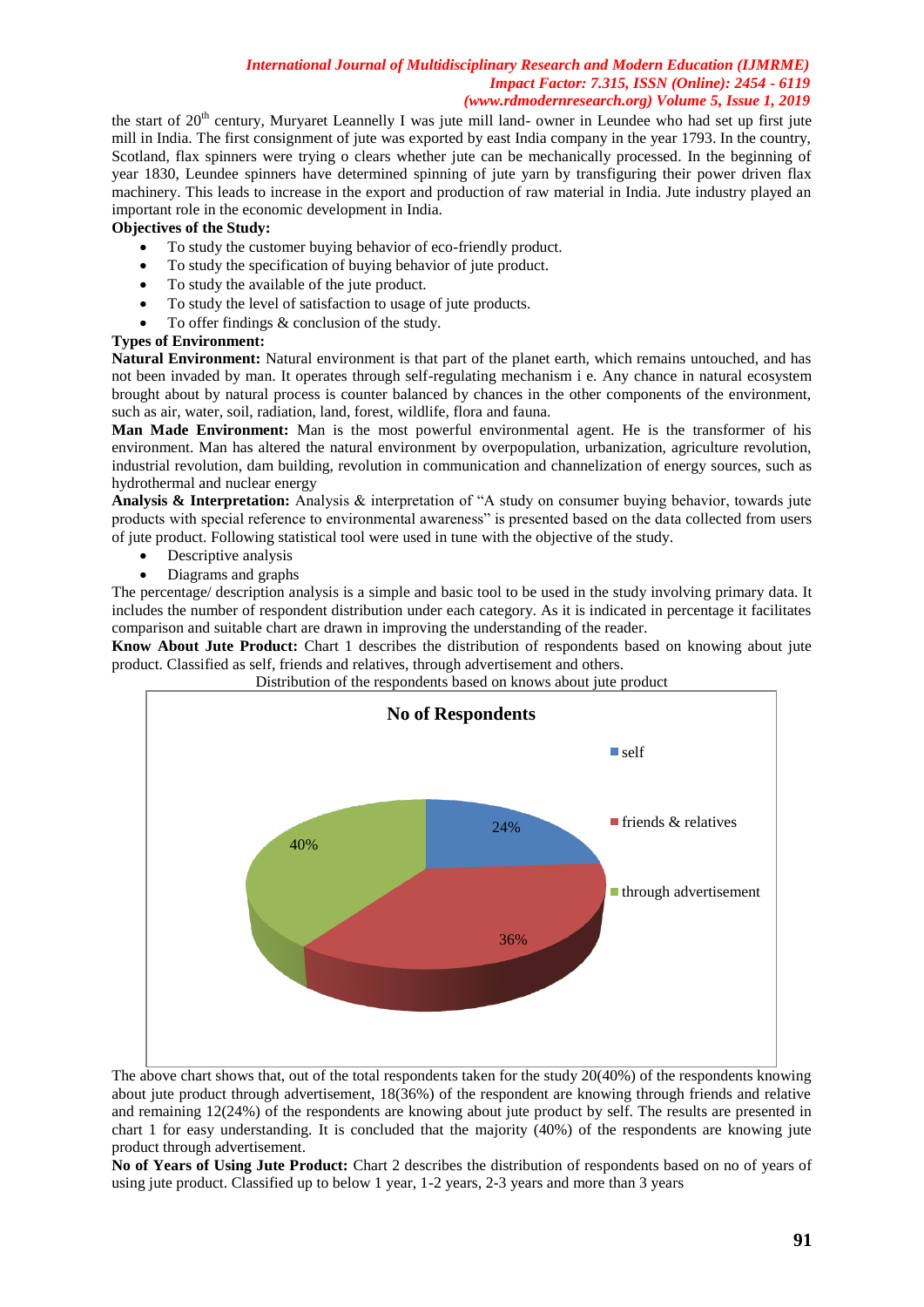Distribution of the Respondents Based on No of Years of Using Jute Product



The above chart 2 shows that, out of the total respondents taken for the study 20(40%) of the respondents are using jute products more than 3 years,  $15(30%)$  of the respondent using 2 years to 3 years,  $10(20%)$  of the respondent using jute products 1-2 years. It is concluded that the majority of the respondent are using jute product more than 3 years.

# **Reference of Jute Product:**

The chart 3 describe the distribution of respondents based on preference of jute product. Classified as passion, eco-friendly, attraction, specific design/ model others.



Distribution of the respondents based on preference of jute product

The above chart 3 shows that, out of the total respondents taken for the study 26(52%) of the respondent are prefer jute product as eco-friendly, 12(24%) of the respondent are preferred as attraction of jute product. The result are presented are presented in chart 3 for easy understanding It is concluded that the majority of the respondent are preferred jute product as eco-friendly.

#### **Product to Prefer in Jute:**

Chart 4describe the distribution of respondents based on Classified as bags , hand crafts , door mates , foot wears , curtains, clothings and others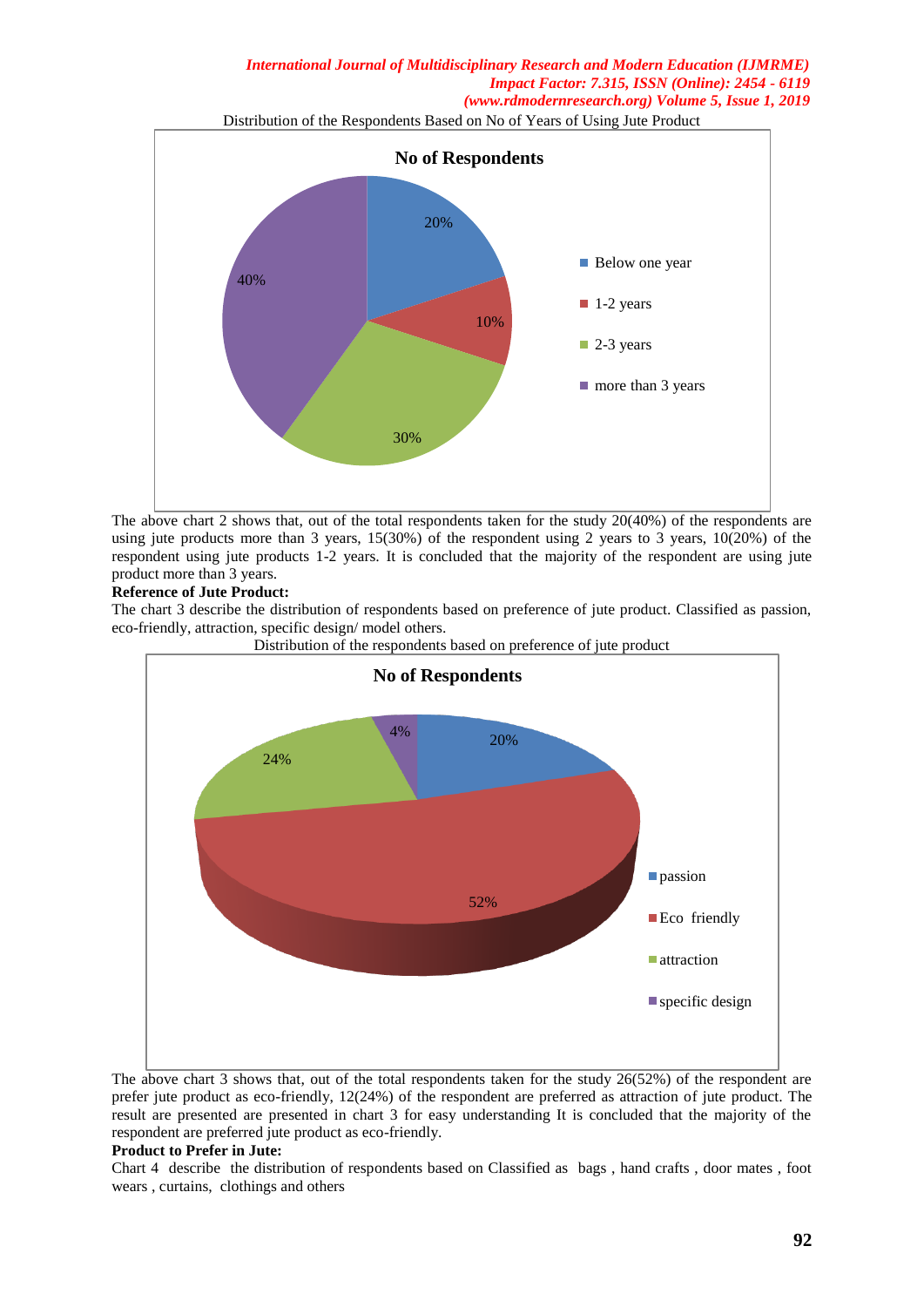**Distribution of the Respondents Based on Product to Prefer in Jute:**



The above chart 4 shows that, out of the total respondents taken for the study 23(46%) of the respondent are prefer jute bags, 8(16%) of the respondent are preferred curtains in jute , 7(14%)of the respondent are preferred in hand crafts in jute , 5(10%)of the respondent are preferred door mates in jute , 4(8%)of respondent are preferred foot wears in jute and 3(6%)of the respondent preferred clothings. The result are presented are presented in chart 4 for easy understanding. It is concluded that the majority of the respondent are preferred jute bags

# **Quality of the Jute Product:**

Chart 5 describe the distribution of respondents based on quality of the jute product classified as excellent, good, best, and better



The above chart 5 shows that, out of the total respondents taken for the study 30(60%) of the total respondents prefer to buy jute product, as good in quality 15(30%) of the respondents preferred excellent quality in jute product and remaining 5 (10%) of the respondents to prefer the quality of jute product is better. The results are presented in chart 5 for easy understanding. It is concluded that the majority (30%) of the respondents are prefer jute products is a good quality are preferred because of quality of jute product is good.

**93**